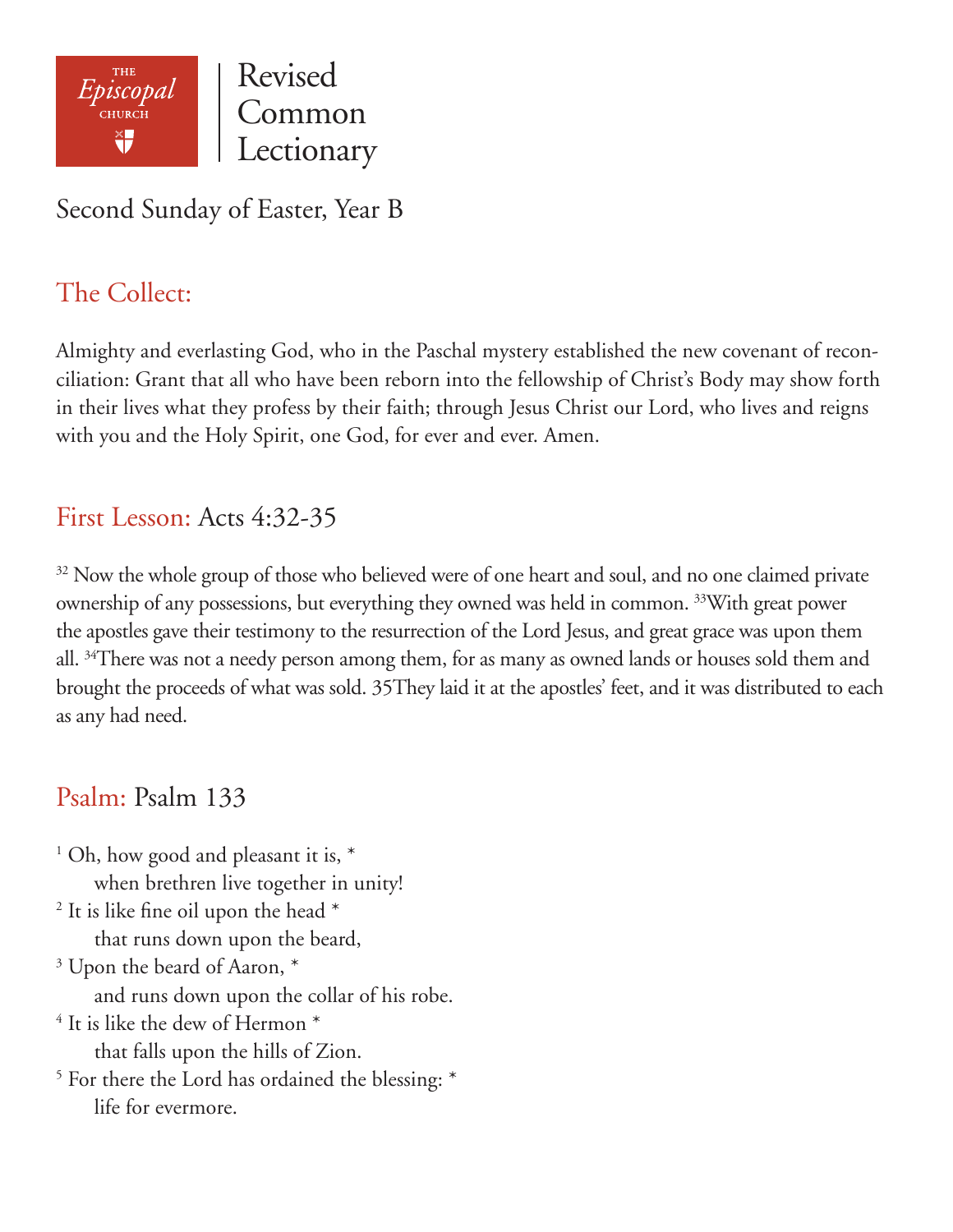### Epistle: 1 John 1:1-2:2

<sup>1</sup> We declare to you what was from the beginning, what we have heard, what we have seen with our eyes, what we have looked at and touched with our hands, concerning the word of life— $^2$ this life was revealed, and we have seen it and testify to it, and declare to you the eternal life that was with the Father and was revealed to us— $3$ we declare to you what we have seen and heard so that you also may have fellowship with us; and truly our fellowship is with the Father and with his Son Jesus Christ. <sup>4</sup>We are writing these things so that our joy may be complete.

<sup>5</sup> This is the message we have heard from him and proclaim to you, that God is light and in him there is no darkness at all. <sup>6</sup>If we say that we have fellowship with him while we are walking in darkness, we lie and do not do what is true; 7 but if we walk in the light as he himself is in the light, we have fellowship with one another, and the blood of Jesus his Son cleanses us from all sin.

<sup>8</sup> If we say that we have no sin, we deceive ourselves, and the truth is not in us. <sup>9</sup>If we confess our sins, he who is faithful and just will forgive us our sins and cleanse us from all unrighteousness. <sup>10</sup>If we say that we have not sinned, we make him a liar, and his word is not in us.

<sup>1</sup> My little children, I am writing these things to you so that you may not sin. But if anyone does sin, we have an advocate with the Father, Jesus Christ the righteous; 2 and he is the atoning sacrifice for our sins, and not for ours only but also for the sins of the whole world.

## Gospel: John 20:19-31

<sup>19</sup> When it was evening on that day, the first day of the week, and the doors of the house where the disciples had met were locked for fear of the Jews, Jesus came and stood among them and said, "Peace be with you." 20After he said this, he showed them his hands and his side. Then the disciples rejoiced when they saw the Lord. 21Jesus said to them again, "Peace be with you. As the Father has sent me, so I send you." 22When he had said this, he breathed on them and said to them, "Receive the Holy Spirit. 23If you forgive the sins of any, they are forgiven them; if you retain the sins of any, they are retained." 24But Thomas (who was called the Twin), one of the twelve, was not with them when Jesus came. <sup>25</sup>So the other disciples told him, "We have seen the Lord." But he said to them, "Unless I see the mark of the nails in his hands, and put my finger in the mark of the nails and my hand in his side, I will not believe."

<sup>26</sup> A week later his disciples were again in the house, and Thomas was with them. Although the doors were shut, Jesus came and stood among them and said, "Peace be with you." 27Then he said to Thomas, "Put your finger here and see my hands. Reach out your hand and put it in my side.